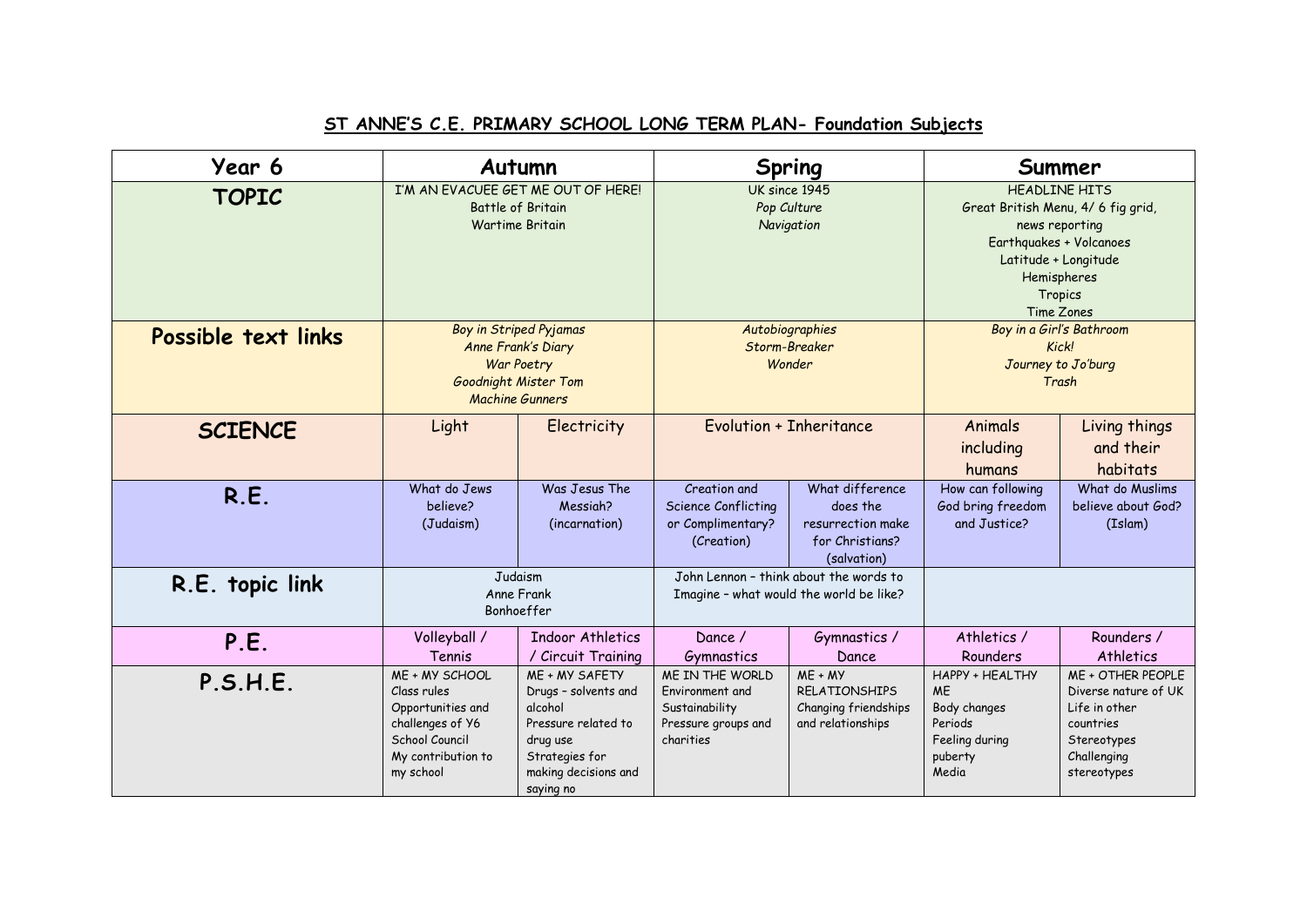| Year 5              |                    | Autumn                                        |                                     | Spring                | Summer                     |                                          |  |
|---------------------|--------------------|-----------------------------------------------|-------------------------------------|-----------------------|----------------------------|------------------------------------------|--|
| <b>TOPIC</b>        |                    | KINGS + QUEENS                                | <b>VICTORIANS</b>                   |                       | <b>EUROPE</b>              |                                          |  |
|                     |                    | Story of the monarchy                         | Inventions.                         |                       | Country locality           |                                          |  |
|                     |                    | Changing powers                               | Education,                          |                       | Rivers.                    |                                          |  |
|                     |                    | Magna Carta                                   |                                     | Slave trade           |                            | Democracy, Politics.                     |  |
|                     |                    | Tudor focus?                                  |                                     | Victorians            | Landmarks physical + human |                                          |  |
|                     |                    |                                               |                                     | Railways              |                            | European country study                   |  |
|                     |                    |                                               |                                     | Queen Victoria        |                            |                                          |  |
| Possible text links |                    | Road to London                                | <b>Street Child</b>                 |                       |                            | Hugo Cabaret                             |  |
|                     |                    |                                               |                                     | Lion Witch Wardrobe   |                            | Toro-Toro                                |  |
|                     |                    |                                               |                                     |                       |                            |                                          |  |
| <b>SCIENCE</b>      |                    | Properties of Materials                       | Earth and                           | Forces                | Animals                    | Living things                            |  |
|                     |                    |                                               | Space                               |                       | including                  | and their                                |  |
|                     |                    |                                               |                                     |                       |                            |                                          |  |
|                     |                    |                                               |                                     |                       | humans                     | habitats                                 |  |
|                     |                    |                                               |                                     |                       |                            |                                          |  |
| R.E.                | What does it mean  | What kind of King                             | What does it mean                   | What did Jesus do     | What would Jesus           | Five Pillars of Islam                    |  |
|                     | to be a Jew?       | was Jesus?                                    | if God is Holy and                  | to save human         | do?                        | (Islam)                                  |  |
|                     | (Judaism)          | (incarnation)                                 | Loving? (Creation)                  | Beings? (salvation)   |                            |                                          |  |
| R.E. topic link     |                    | Ancient faiths in Britain. Early Christianity | Christians who made a difference eg |                       |                            | Looking at Christianity around Europe eg |  |
|                     |                    | and Celts                                     | William Wilberforce                 |                       |                            | Catholic. Greek and Russian Orthodox,    |  |
|                     |                    |                                               |                                     | Dr. Barnado           | Anglican                   |                                          |  |
| P.E.                | Gymnastics /       | Indoor Athletics                              | Dodge ball /                        | Dance / Athletics     | Athletics /                | Cricket /                                |  |
|                     | Football           | / High Fives                                  | Handball                            |                       | Cricket                    | Rounders                                 |  |
| P.S.H.E.            | ME + MY SCHOOL     | ME IN THE WORLD                               | ME + MY SAFETY                      | $ME + MY$             | HAPPY + HEALTHY            | ME + OTHER PEOPLE                        |  |
|                     | My achievements    | How are laws made in                          | When do I feel                      | <b>RELATIONSHIPS</b>  | <b>ME</b>                  | Identities in the UK                     |  |
|                     | My goals           | the UK?                                       | unsafe?                             | Puberty emotions      | Physical health            | Celebration of                           |  |
|                     | School Council rep | Parliament                                    | How can I deal with                 | Anti-social behaviour | <b>Emotional health</b>    | diversity                                |  |
|                     | Class rules        | Public money                                  | this?                               | Nature and            | What can affect our        | Racism                                   |  |
|                     |                    | Personal money -                              | Pressure including                  | consequence of        | health including the       |                                          |  |
|                     |                    | loans, debt and                               | peer pressure                       | bullying              | media                      |                                          |  |
|                     |                    | interest                                      | Getting help                        |                       | How will my body           |                                          |  |
|                     |                    |                                               |                                     |                       | change as I grow up        |                                          |  |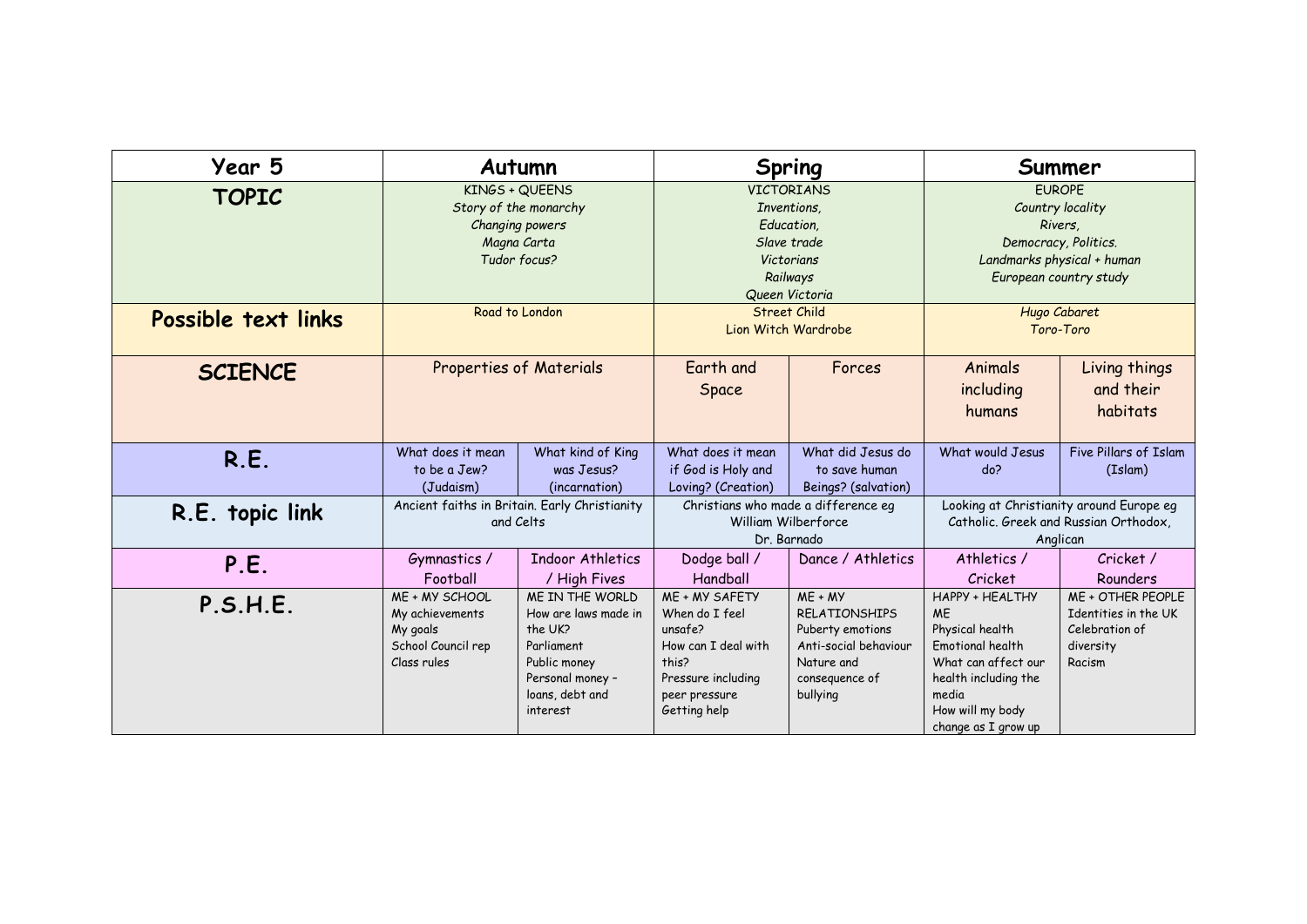| Year 4              |                                                                                                                                                                                                                                                                                                       | Autumn                                                                                                          |                                                                                                                                                    | Spring                                                                                                                                            |                                                                                                                                                                               | Summer                                                                                                                      |  |
|---------------------|-------------------------------------------------------------------------------------------------------------------------------------------------------------------------------------------------------------------------------------------------------------------------------------------------------|-----------------------------------------------------------------------------------------------------------------|----------------------------------------------------------------------------------------------------------------------------------------------------|---------------------------------------------------------------------------------------------------------------------------------------------------|-------------------------------------------------------------------------------------------------------------------------------------------------------------------------------|-----------------------------------------------------------------------------------------------------------------------------|--|
| <b>TOPIC</b>        | <b>INVADERS + SETTLERS</b><br>AMFRICAS<br>Saxons and Vikings<br>North + South America environmental<br>regions key physical and human<br>characteristics, countries and cities.<br>Worldwide Climate zones<br>music, mapping<br>Mayans<br>Rainforest<br>Americas region study<br>Dream Masters sequel |                                                                                                                 | <b>HEALTHY HEARTS</b><br>Ancient Greeks<br>Food,<br>Olympics / World Cup / Commonwealth<br>Games major competition<br>World Geography + Geography. |                                                                                                                                                   |                                                                                                                                                                               |                                                                                                                             |  |
| Possible text links |                                                                                                                                                                                                                                                                                                       |                                                                                                                 | <b>Charlie and Chocolate Factory</b>                                                                                                               |                                                                                                                                                   | Kick!<br><b>Invisible Boy</b>                                                                                                                                                 |                                                                                                                             |  |
| <b>SCIENCE</b>      |                                                                                                                                                                                                                                                                                                       | States of matter                                                                                                | Electricity                                                                                                                                        | Sound                                                                                                                                             | Animals<br>including<br>humans                                                                                                                                                | Living things<br>and their<br>habitats                                                                                      |  |
| R.E.                | What can we learn<br>from the<br>synagogue?<br>(Judaism)                                                                                                                                                                                                                                              | What is the<br>Trinity? (Digging<br>Deeper)                                                                     | What is it like to<br>follow God?                                                                                                                  | Why do Christians<br>call the day Jesus<br>died Good Friday?<br>(Digging Deeper)                                                                  | When Jesus left.<br>what was the impact<br>of Pentecost?                                                                                                                      | Why do people of<br>faith go on a<br>pilgrimage?<br>(Islam)                                                                 |  |
| R.E. topic link     |                                                                                                                                                                                                                                                                                                       | Ancient faiths and the early Christian<br>Church                                                                |                                                                                                                                                    | Ancient native faiths                                                                                                                             |                                                                                                                                                                               | World faiths                                                                                                                |  |
| P.E.                | Football / Fitness<br>Factory                                                                                                                                                                                                                                                                         | Gymnastics /<br><b>Bench Ball</b>                                                                               | Dance / Fitness<br>Factory                                                                                                                         | Volleyball /<br>Tennis                                                                                                                            | Athletics /<br>Cricket                                                                                                                                                        | Athletics /<br>Cricket                                                                                                      |  |
| P.S.H.E.            | ME + MY SCHOOL<br>Class rules<br>Role of School<br>Council rep<br>Jobs on the School<br>Council<br>Class council<br>My strengths and<br>weaknesses                                                                                                                                                    | ME + MY SAFETY<br>Safety in school<br>Responsibilities for<br>my safety and the<br>safety of others<br>E safety | ME IN THE WORLD<br>Rights and<br>responsibilities<br>Rights of the Child<br>Jobs and duties                                                        | $ME + MY$<br><b>RELATIONSHIPS</b><br>Feelings of other<br>people<br>Developing<br>relationships<br>Different types of<br>relationships<br>Puberty | <b>HAPPY + HEALTHY</b><br><b>ME</b><br>What keeps me<br>healthy?<br>What can make me ill<br>- bacteria and viruses<br>Drugs - medicines<br>and Tobacco<br>Good and bad habits | ME + OTHER PEOPLE<br>Similarities and<br>differences<br>Communities including<br><b>Britain</b><br>Respect and<br>tolerance |  |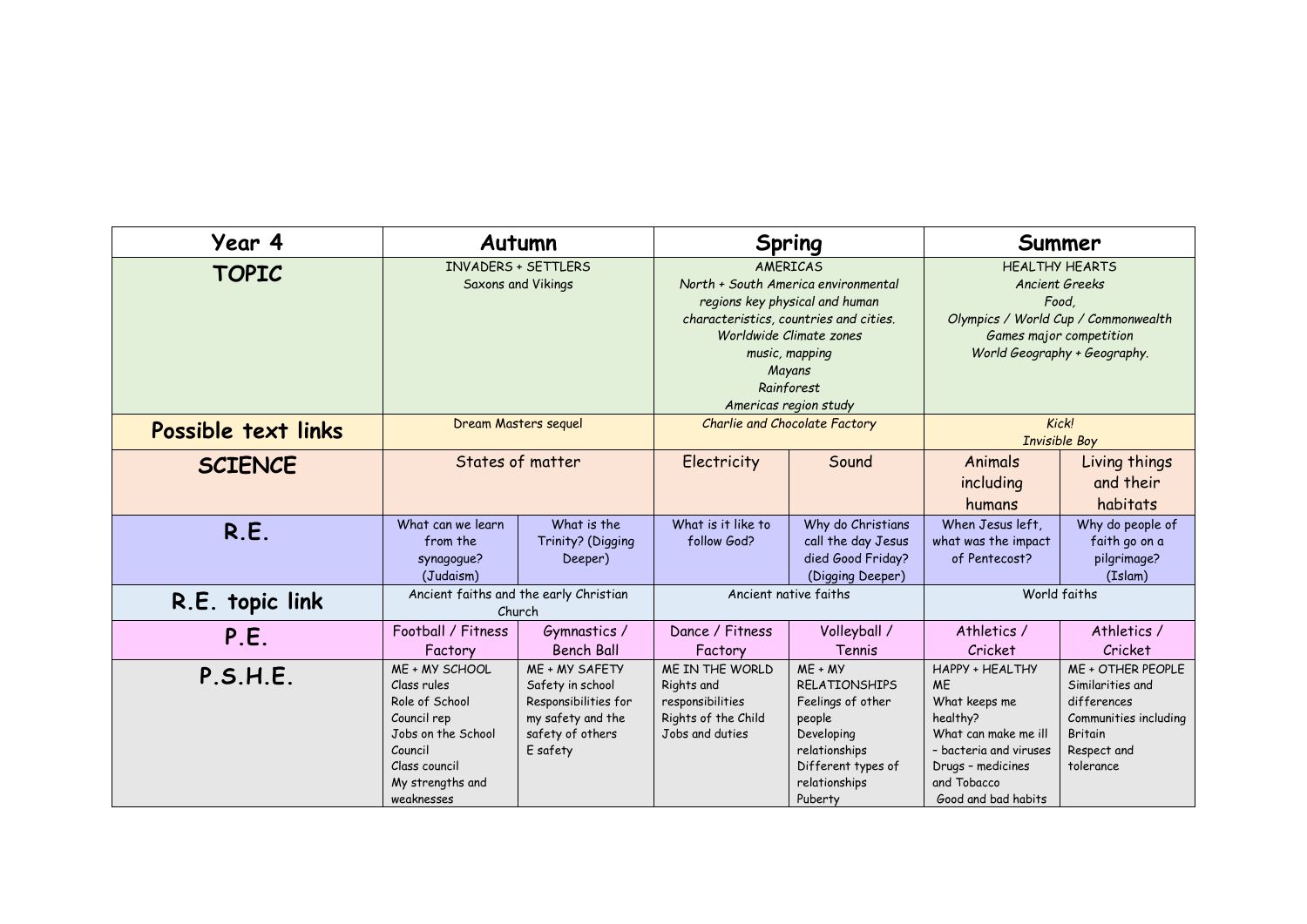| Year 3              |                                                                                         | Autumn                                                                           |                                                                                             | Spring                                                                                                     |                                                                                                                                                                                                 | Summer                                                                                                                    |
|---------------------|-----------------------------------------------------------------------------------------|----------------------------------------------------------------------------------|---------------------------------------------------------------------------------------------|------------------------------------------------------------------------------------------------------------|-------------------------------------------------------------------------------------------------------------------------------------------------------------------------------------------------|---------------------------------------------------------------------------------------------------------------------------|
| <b>TOPIC</b>        |                                                                                         | <b>ANCIENT EGYPT</b><br>Weather                                                  | <b>INVADERS + SETTLERS</b><br>Celts and Romans<br>Local History                             |                                                                                                            | <b>UK STUDY</b><br>UK area study<br>Mountains + Rivers + Seas of UK<br>UK Geography counties + Cities<br>Land Use patterns<br>Hockney,<br>Map skills<br>Compass work<br>Diversity<br>OS symbols |                                                                                                                           |
| Possible text links |                                                                                         | Dream Master - Theresa Breslin                                                   | The Pebble in My Pocket<br>The Journey of Iliona- Roman diary<br><b>Escape from Pompeii</b> |                                                                                                            |                                                                                                                                                                                                 |                                                                                                                           |
| <b>SCIENCE</b>      | Rocks                                                                                   | Light                                                                            | Forces and<br>Magnets                                                                       | Animals<br>including<br>humans-<br>Skeletons                                                               |                                                                                                                                                                                                 | Plants                                                                                                                    |
| R.E.                | What do Jews<br>believe?<br>(Judaism)                                                   | What is the<br>Trinity? (Core)                                                   | What do Christians<br>learn from the<br>Creation story?                                     | Why do Christians<br>call the day Jesus<br>died Good Friday?<br>(Core)                                     | What kind of world<br>did Jesus want?                                                                                                                                                           | What can I learn<br>from a mosque?<br>(Islam)                                                                             |
| R.E. topic link     |                                                                                         | Caring for God's creation from a number of<br>different faiths                   | Religion in Egypt                                                                           |                                                                                                            | Places of Pilgrimage around the UK                                                                                                                                                              |                                                                                                                           |
| P.E.                | Fitness Factory /<br><b>Bench Ball</b>                                                  | Multi-skills /<br>Gymnastics                                                     | Dance / Fitness<br>Factory                                                                  | Dodge ball /<br>Multi-skills                                                                               | Athletics /<br>Tennis                                                                                                                                                                           | Athletics /<br>Tennis                                                                                                     |
| P.S.H.E.            | ME + MY SCHOOL<br>Class rules<br>New challenges<br>Valuing themselves<br>School Council | $ME + MY$<br><b>RFLATIONSHIPS</b><br>What makes a good<br>friend?<br>Falling out | ME IN THE WORLD<br>Managing money<br>Good value<br>Resource allocation                      | <b>HAPPY + HEALTHY</b><br><b>ME</b><br><b>Balanced diet</b><br>Impact of healthy<br>diet<br>Making choices | ME + MY SAFETY<br>What is risk<br>Road Safety<br>Pressure<br>Safe and unsafe<br>touches                                                                                                         | ME + OTHER PEOPLE<br>My identity<br>My community -<br>school and local<br>Similarities and<br>differences in<br>community |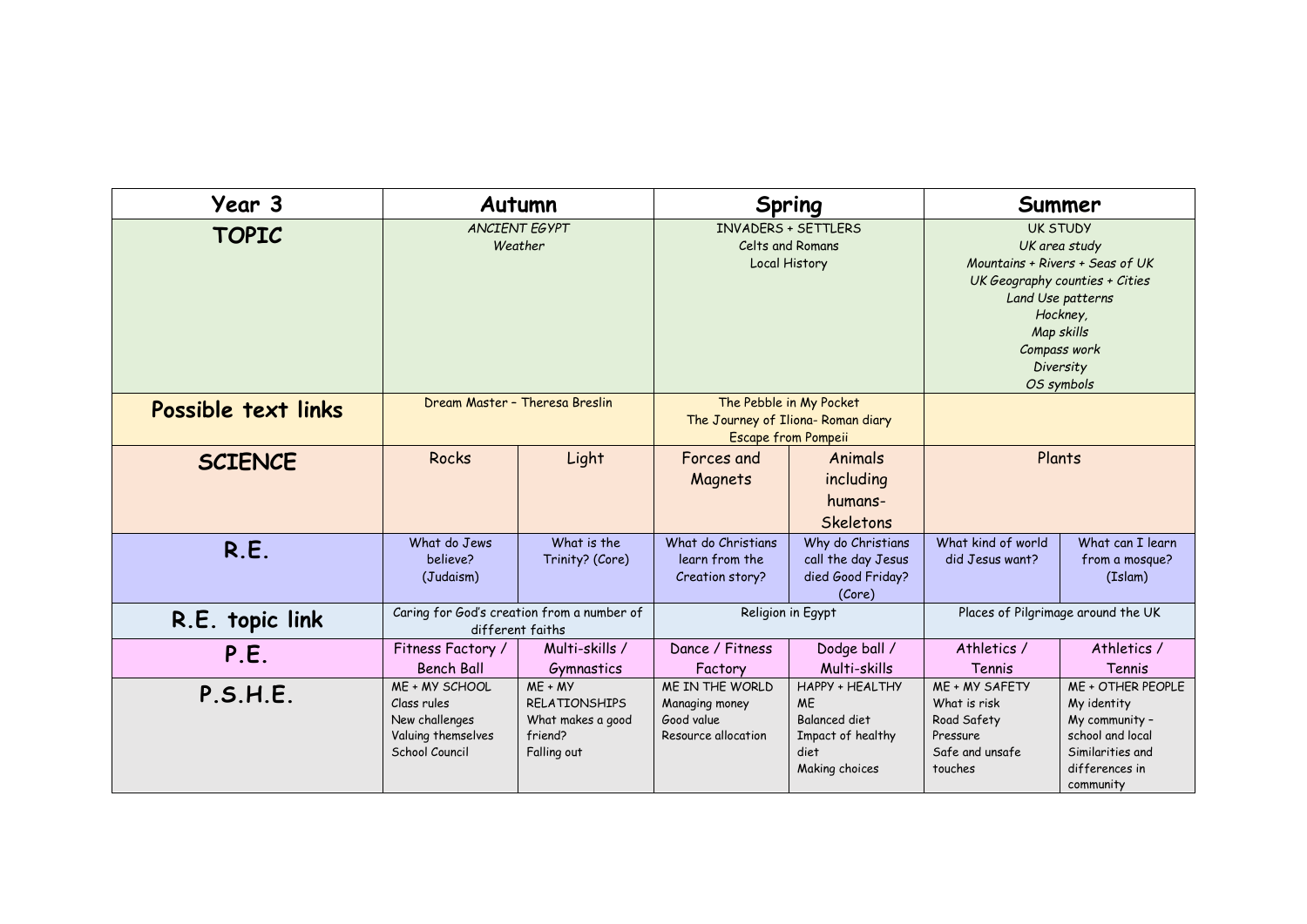| Year 2              |                                                                                     | Autumn                                                                                    |                                                                                            | Spring                                                                                                          |                                                                                                                 | Summer                                                                                                      |  |
|---------------------|-------------------------------------------------------------------------------------|-------------------------------------------------------------------------------------------|--------------------------------------------------------------------------------------------|-----------------------------------------------------------------------------------------------------------------|-----------------------------------------------------------------------------------------------------------------|-------------------------------------------------------------------------------------------------------------|--|
| <b>TOPIC</b>        | CASTLES                                                                             | <b>FLINTSTONES</b><br>Stone Age                                                           | <b>TITANIC</b>                                                                             | <b>GUNPOWDER PLOT</b><br>/ FIRE OF<br><b>LONDON</b>                                                             | <b>WHAT A</b><br><b>WONDERFUL</b><br><b>WORLD</b><br>Human + Physical<br>features Continents +<br><b>Oceans</b> | <b>COUNTRY</b><br><b>SPECIFIC</b><br>European country<br>study v Uk area                                    |  |
|                     |                                                                                     | <b>BUILDINGS</b>                                                                          |                                                                                            | <b>DISASTERS</b>                                                                                                |                                                                                                                 | <b>GLOBAL</b>                                                                                               |  |
| Possible text links |                                                                                     | Stone Age Boy<br><b>Samson's Titanic Journey</b><br>Toby's Great Fire of London           |                                                                                            | Around The World in 80 days<br>Katie Morag<br>Lighthouse Keeper's Lunch<br><b>Rainbow Fish</b><br>Dr Seuss      |                                                                                                                 |                                                                                                             |  |
| <b>SCIENCE</b>      |                                                                                     | Use of everyday materials                                                                 | Animals<br>including<br>humans                                                             | Living things and<br>their habitats                                                                             | Living things<br>and their<br>habitats                                                                          | Plants                                                                                                      |  |
| R.E.                | What do Christians<br>believe God is like?                                          | Why does<br>Christmas matter<br>to Christians?<br>(Digging Deeper)                        | What is the good<br>news that Jesus<br>brings?                                             | Why does Easter<br>matter to Christians?<br>(Digging Deeper)                                                    | How do Muslims<br>celebrate special<br>events?                                                                  | Special books- All<br>faiths                                                                                |  |
| R.E. topic link     | Places of worship - ancient and modern                                              |                                                                                           | The work of charities in disaster situations                                               |                                                                                                                 | Global Christianity<br>Faith around the world                                                                   |                                                                                                             |  |
| P.E.                | Multi-skills<br>Ball<br>Movement<br>Travelling<br>Team                              | Gymnastics                                                                                | Dance                                                                                      | Gymnastics                                                                                                      | Summer Games<br>Assault<br>course<br>Skipping<br>Games<br>Sports<br>day<br>events                               | Summer Games<br>Assault<br>$\bullet$<br>course<br>Skipping<br>$\bullet$<br>Games<br>Sports<br>day<br>events |  |
| P.S.H.E.            | Me and My School<br>Class rules<br>why have rules<br>School Council<br>How it works | Happy and Healthy Me<br>Body parts<br>Personal hygiene<br>Spread of germs and<br>diseases | Me In The World<br>Local area<br>Positive and negatives of<br>the local area<br>Discussion | Me and My Safety<br>Safe and unsafe:-<br>Things e.g. medicines and<br>household substances<br>Places e.g. roads | Me and My relationships<br>Working together<br>Behaviour and impact on<br>others<br>Resolving conflict          | Me and Other People<br>Similarities and<br>differences between boys<br>and girls                            |  |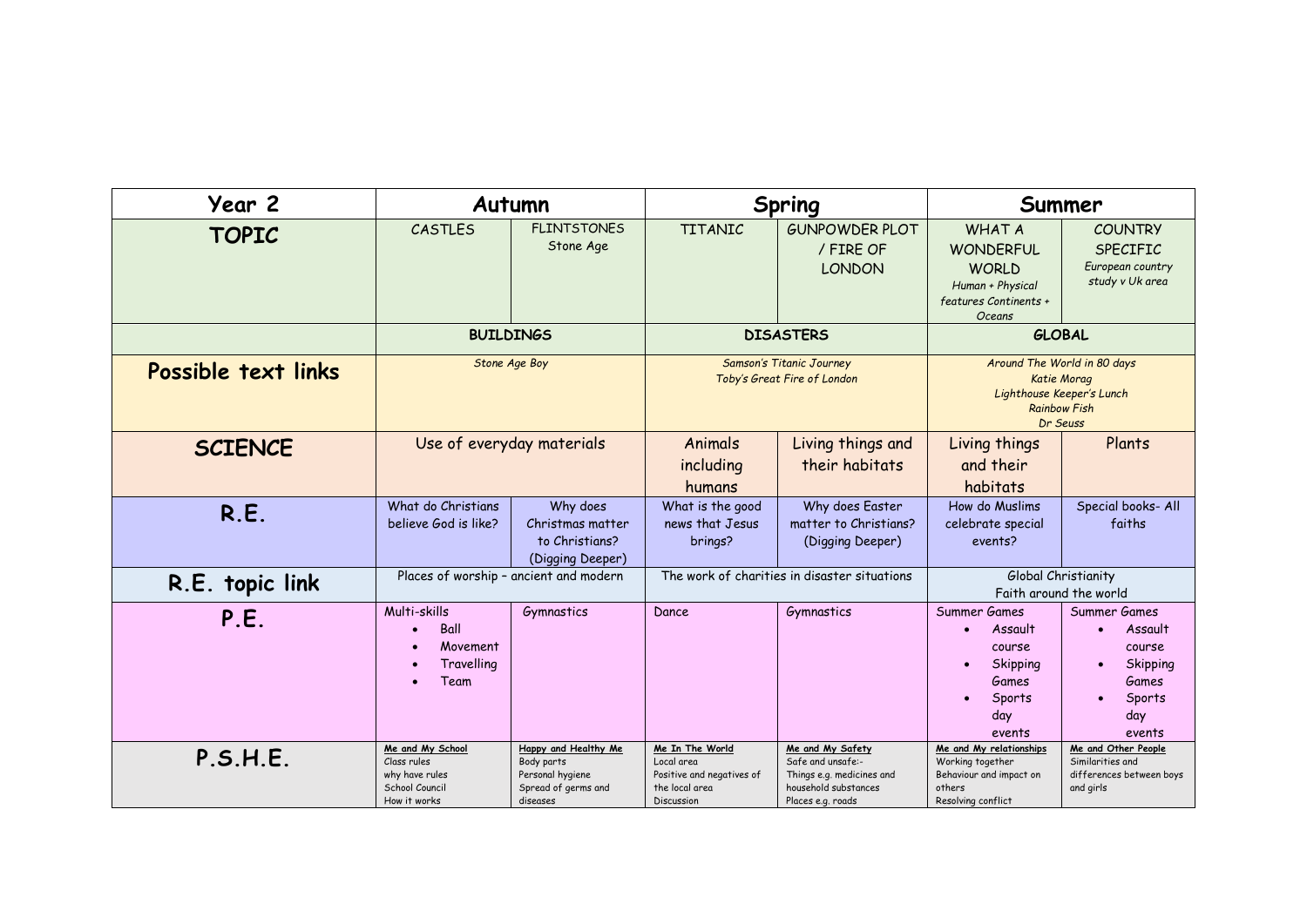|                     | Role of a representative<br>Class council meeting<br>Feelings<br>Name feelings<br>Dealing with feelings<br>including negative ones | <b>Balanced diet</b><br>Healthy lunchbox                              | Role in improving area<br>Money<br>Sources of money<br>Uses of money<br>Keeping money safe<br>Making choices | People i.e. safe and unsafe<br>touches, feeling<br>comfortable/uncomfortable,<br>secrets and surprises | Teasing and bullying<br>Changing relationships                                                                                                                                                                      | Different types of<br>families<br>Race and religion                                                                             |  |
|---------------------|------------------------------------------------------------------------------------------------------------------------------------|-----------------------------------------------------------------------|--------------------------------------------------------------------------------------------------------------|--------------------------------------------------------------------------------------------------------|---------------------------------------------------------------------------------------------------------------------------------------------------------------------------------------------------------------------|---------------------------------------------------------------------------------------------------------------------------------|--|
| Year 1              |                                                                                                                                    | Autumn                                                                |                                                                                                              | Spring                                                                                                 |                                                                                                                                                                                                                     | Summer                                                                                                                          |  |
| <b>TOPIC</b>        | THIS IS ME<br>School maps<br>Mapping local area<br>Fieldwork                                                                       | <b>TOYS</b>                                                           | POLAR ADV<br>-Equator Poles<br>-Weather fieldwork<br>-Robert Scott                                           | <b>EXPLORER FOCUS</b><br>Christopher Columbus                                                          | <b>TRAVEL</b><br><b>Space Travel</b><br>Travel in UK                                                                                                                                                                | COAST<br>UK countries UK<br>capital cities<br>Seas of UK<br>Study of area of UK.<br>Weather fieldwork                           |  |
|                     |                                                                                                                                    | ALL ABOUT ME                                                          |                                                                                                              | <b>EXPLORATION</b>                                                                                     |                                                                                                                                                                                                                     | <b>HOLIDAYS</b>                                                                                                                 |  |
| Possible text links |                                                                                                                                    | <b>Scraps</b><br>Dogger<br>Old Bear<br><b>Big Bear Little Brother</b> | Lost and Found<br>Message in a Bottle<br>Miranda The Castaway<br>Emperor's Egg                               |                                                                                                        | Seaside Poetry<br>Lucy and Tom at the Seaside<br>At the beach<br>Gerry's seaside journey<br>Here Come The Aliens<br>Q Pootle 5<br><b>Aliens Love Underpants</b><br>Beego<br>The Naughty Bus<br>Oi Get off Our Train |                                                                                                                                 |  |
| <b>SCIENCE</b>      | <b>Humans</b>                                                                                                                      | Use of everyday<br>materials                                          | Seasonal change                                                                                              | Animals                                                                                                | Animals inc.<br>Living things                                                                                                                                                                                       | Plants                                                                                                                          |  |
| R.E.                | What makes a place<br>of worship special?                                                                                          | Why does<br>Christmas matter<br>to Christians?<br>(CORE)              | God- Who made the<br>world?                                                                                  | Why does Easter<br>matter to Christians?<br>(CORE)                                                     | What do Muslims<br>believe?<br>(Islam)                                                                                                                                                                              | What is the good<br>news that Jesus<br>brings?                                                                                  |  |
| R.E. topic link     |                                                                                                                                    | I am special - made in the image of God                               | Life as a journey - special occasions                                                                        |                                                                                                        | Faith Pilgrimage                                                                                                                                                                                                    |                                                                                                                                 |  |
| P.E.                | Multi-skills<br>Ball<br>Movement<br>Travelling<br>Team                                                                             | Gymnastics                                                            | Dance                                                                                                        | Gymnastics                                                                                             | Summer Games<br>Assault<br>course<br>Skipping<br>Games<br>Sports<br>day<br>events                                                                                                                                   | Summer Games<br>Assault<br>$\bullet$<br>course<br>Skipping<br>$\bullet$<br><b>Games</b><br>Sports<br>$\bullet$<br>day<br>events |  |
| P.S.H.E.            | Me and My School<br>Class rules<br>School Council                                                                                  | Happy and Healthy Me<br>My body<br>Parts of the body                  | Me in the World<br>Pets and animals<br>Likes and dislikes                                                    | Me and My Safety<br>Medicines                                                                          | Me and My relationships<br>Valuing themselves<br>Family - different types                                                                                                                                           | Me and Other People<br>My identity<br>Groups belong to                                                                          |  |